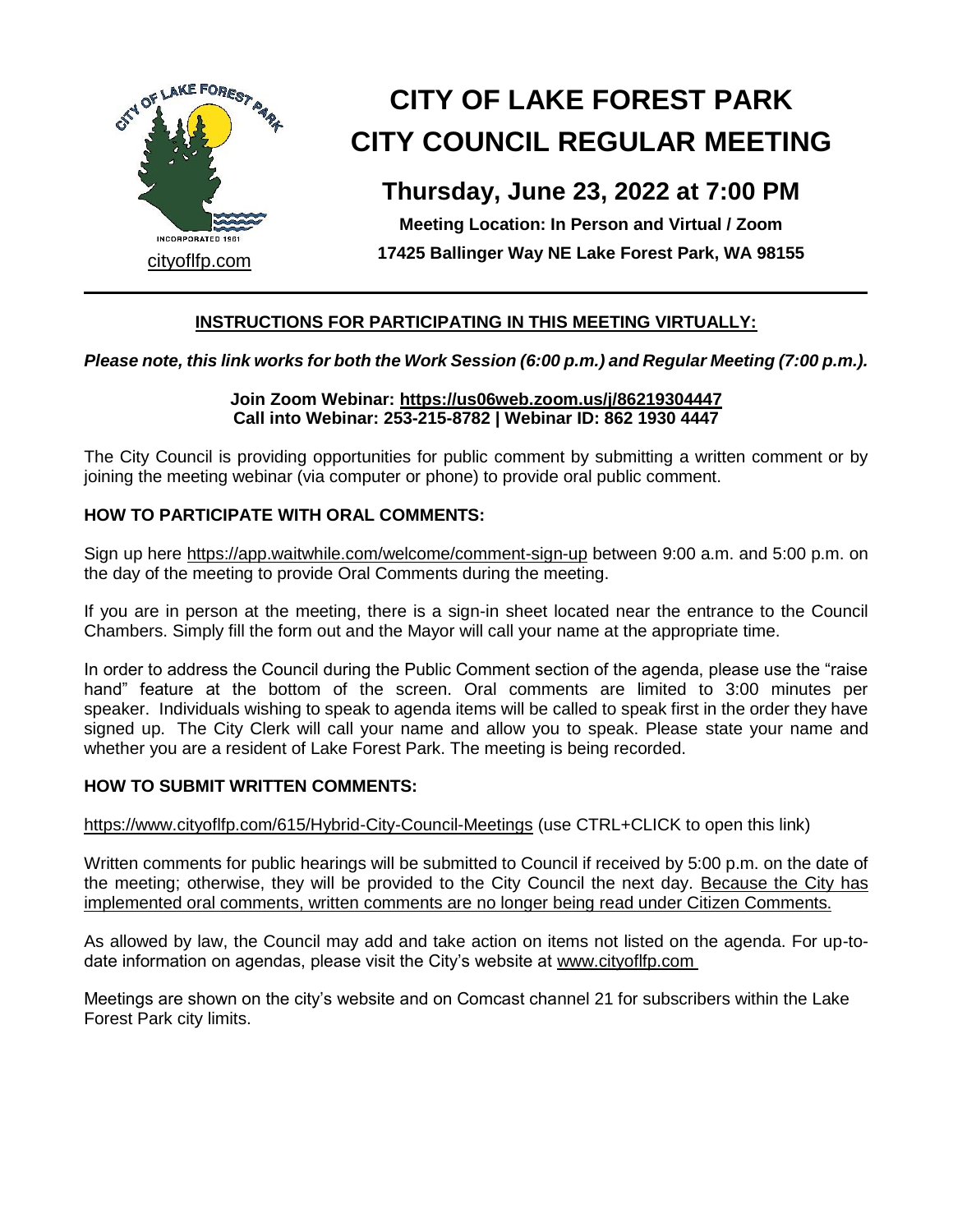# **AGENDA**

- **1. CALL TO ORDER: 7:00 PM**
- **2. PLEDGE OF ALLEGIANCE**
- **3. ADOPTION OF AGENDA**
- **4. PROCLAMATIONS**
- **5. PRESENTATIONS**
	- **A.** Climate Action Committee Work Plan

## **6. PUBLIC HEARINGS**

#### **7. CITIZEN COMMENTS**

*This portion of the agenda is set aside for the public to address the Council on agenda items or any other topic. The City Council may not discuss or engage with the public regarding items brought up to the Council. The Council may direct staff to follow up on items brought up by the public. Comments are limited to a three (3) minute time limit.*

#### **8. CONSENT CALENDAR**

*The following items are considered to be routine and non-controversial by the Council and will be approved by one motion. There will be no separate discussion of these items unless a Councilmember so requests, in which case the item will be removed from the Consent Calendar in its normal sequence on the agenda.*

- **A.** June 9, 2022 City Council Work Session Meeting Minutes
- **B.** June 9, 2022 City Council Regular Business Meeting Minutes
- **C.** City Expenditures for the Period Ending June 23, 2022

## **9. FINAL CONFIRMATION**

## **10. ORDINANCES AND RESOLUTIONS FOR INTRODUCTION / REFERRAL**

- **A.** Ordinance 1242/Authorizing the Mayor to Sign a non-exclusive Franchise Agreement with Puget Sound Energy, Inc. for providing electric and natural gas service
- **B.** Ordinance 1243/Granting XO Communications, LLC, its successors and assigns a five-year nonexclusive Master Use Permit to construct, maintain, operate, replace, and repair telecommunications system in, across, over, along, under, through, and below the public rights-of-way of Lake Forest Park
- **C.** Ordinance 1244/Granting MCImetro Access Transmission Services Corporation, its successors and assigns, a five-year nonexclusive Master Use Permit to construct, maintain, operate, replace, and repair telecommunications system in, across, over, along, under, through, and below the public rights-of-way of the City of Lake Forest Park